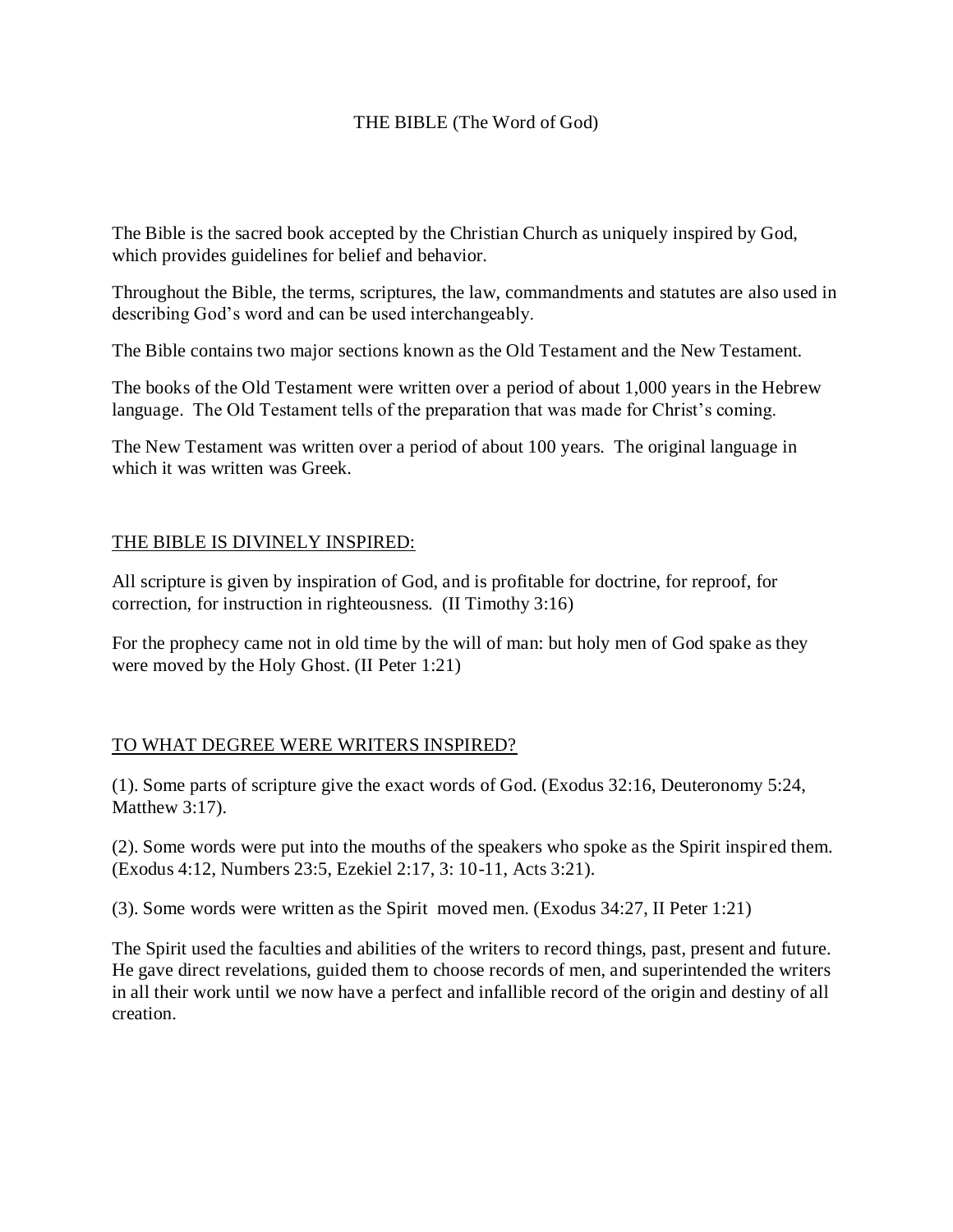#### WE SHOULD STRIVE TO ALWAYS KEEP GOD'S WORD IN OUR HEARTS;

And these words, which I command thee this day, shall be in thine heart. (Deuteronomy 6:6)

Therefore shall ye lay up these my words in your heart and in your soul, and bind them for a sign upon your hand, that they may be as frontlets between your eyes. (Dueteronomy 11:18)

Thy word have I hid in mine heart, that I might not sin against thee. (Psalm 119:1).

But what saith it? The word is nigh thee, even in thy mouth, and in thy heart: that is, the word of faith, which we preach. (Romans 10:8).

Let the word of Christ dwell in you richly in all wisdom; teaching and admonishing one another in Psalms and hymns and spiritual songs, singing with grace in your hearts to the Lord. (Colossians 3:16).

# THE WORD OF GOD IS LOVED BY THE SAINTS:

And I will delight myself in thy commandments, which I have loved. (Psalm 119:47).

The law of thy mouth is better unto me than thousands of gold and silver. (Psalm 119:72).

O how I love thy law. It is my meditation all the day. (Psalm 119:97)

Thy word is very pure: therefore thy servant loveth it. (Psalm 119:140).

Thy words were found, and I did eat them and thy word was unto me the joy and rejoicing of mine heart; for I am called by thy name. O Lord God of hosts. (Jeremiah 15:16).

## THE BIBLE (Word of God) IS MIGHTY IN IT'S INFLUENCE:

## A Devouring Flame:

Wherefore thus saith the Lord Hosts, because ye speak this word, behold, I will make my words in thy mouth fire, and this people wood, and it shall devour them. (Jeremiah 514

## A Life-giving force:

So I prophesied as I was commanded: and as I prophesied, there was a noise and behold a shaking, and the bones came together, bone to his bone. (Ezekiel 37:7).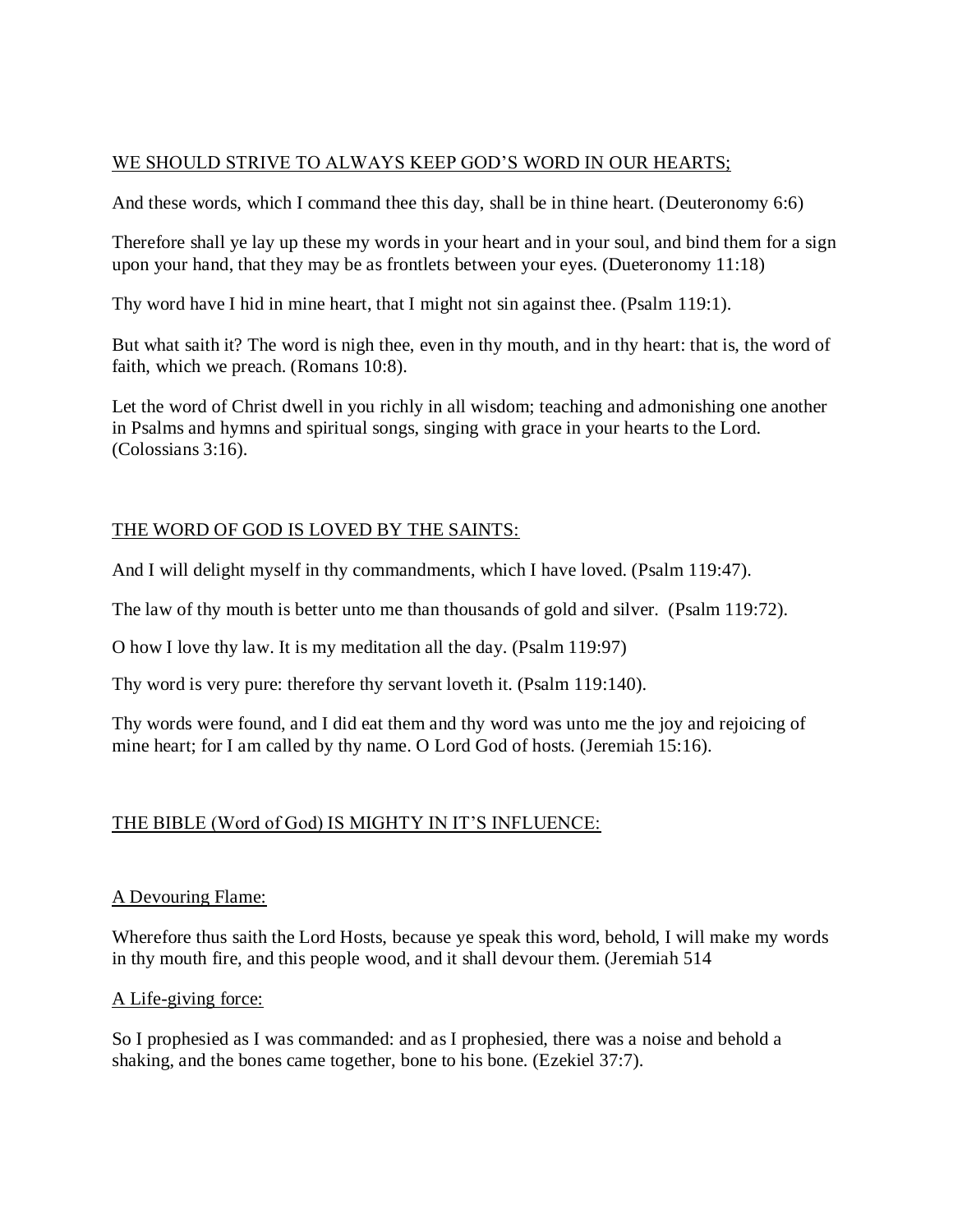#### A Saving Power:

For I am not ashamed of the Gospel of Christ; for it is the power of God unto salvation to everyone that believeth, to the Jew first, and also to the Greek. (Romans 1:16)

#### A Defensive weapon:

And take the helmet of salvation, and the sword of the Spirit, which is the word of God. (Ephesians 6:17)

#### A probing instrument:

For the word of God is quick and powerful, and sharper than any two-edged sword, piercing even to the dividing asunder of soul and spirit, and of the joints and marrow, and is a discerner of the thoughts and intents of the heart. (Hebrews 4:12)

## THE BIBLE IS A BLESSING TO THOSE WHO REVERENCE IT:

This book of the law shall not depart out of thy mouth; but thou shalt meditate therein day and night, that thou mayest observe to do all that is written therein; for then thou shalt make thy way prosperous and then thou shalt have good success. (Joshua 1:8).

Moreover by them is thy servant warned; and in keeping of them there is great reward (Psalm 19:11).

## PURIFIES THE LIFE:

Wherewithal shall a young man cleanse his way? by taking heed thereto according to thy word. (Psalm 119:9).

Now ye are clean through the word which I have spoken unto you. (John 15:3).

Sanctify them through thy truth: thy word is truth. (John 17:17).

That he might sanctify and cleanse it with the washing of water by the word. (Ephesians 5:26).

## THE WORD OF GOD WAS WRITTEN WITH A PURPOSE:

To authenticate the divinity of Christ

But these are written, that ye might believe that Jesus is the Christ, the Son of God; and that believing ye might have life through his name. (I John 20:31).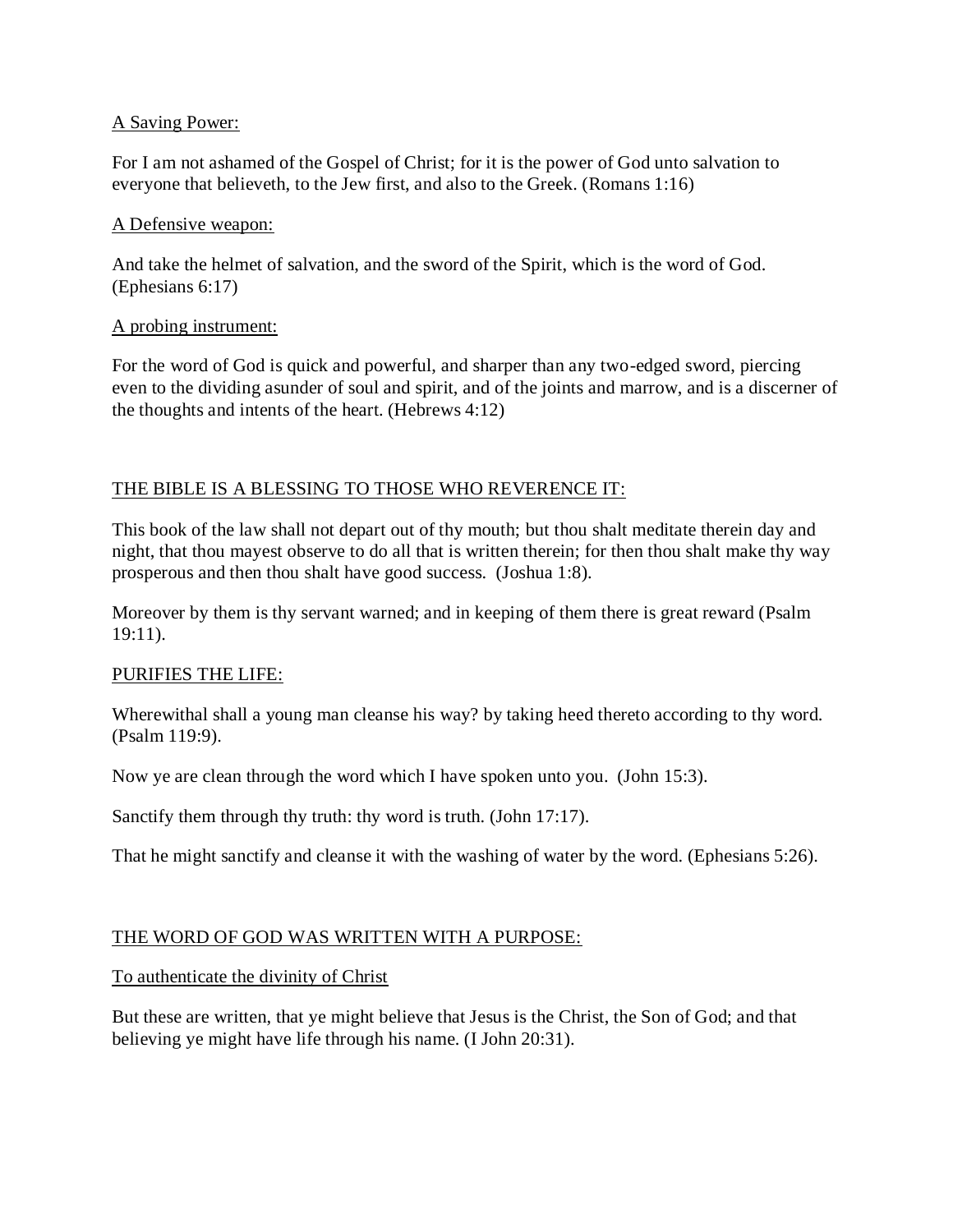#### To give hope to men:

For whatsoever things were written aforetime were written for our learning, that we through patience and comfort of the scriptures might have hope. (Romans 15:4).

#### To give knowledge of eternal life:

These things have I written unto you that believe on the name of the Son of God: that ye may know ye have eternal life, and that ye might believe on the name of the Son of God. (I John 5:13).

#### To relate human experiences as a warning:

Now all these things happened unto them for ensamples; and they are written for our admonition, upon whom the ends of the world are come. (I Corinthians 10:11).

#### God's word furnishes a light in darkness:

Thy word is a lamp unto my feet, and a light unto my path. (Psalm 119:105).

The entrance of thy words giveth light; it giveth understanding unto the simple. (Psalm 119:30).

For thy commandment is a lamp; and thy law is light; and reproofs of instruction are the way of life. (Proverbs 6:23).

## THE WORD OF OF GOD IS SACRED AND NOT TO BE ALTERED:

Ye shall not add unto the word which I command you, neither shall ye diminish ought from it, that ye may keep the commandments of the Lord your God which I command you. (Deuteronomy 4:12).

Add thou not to his words, lest he reprove thee, and thou be found a liar. (Proverbs 30:6).

For I testify unto every man that heareth the words of the prophecy of this book, if any man shall add unto these things, God shall add unto him the plagues that are written in this book: and if any man shall take away from the words of the book of this prophecy, God shall take away his part out of the book of life, and out of the holy city, and from the things which are written in this book. (Revelation 22: 18-19).

## CHRISTIANS ARE ADMONISHED TO STUDY GOD'S WORD:

And it shall be with him, and he shall read therein all the days of his life: that he may learn to fear the Lord his God, to keep all the words of this law and these statutes, to do them. (Deuteronomy 17:19)

Search the scriptures; for in them ye think ye have eternal life: and they are they which testify of me. (St. John 5:39.